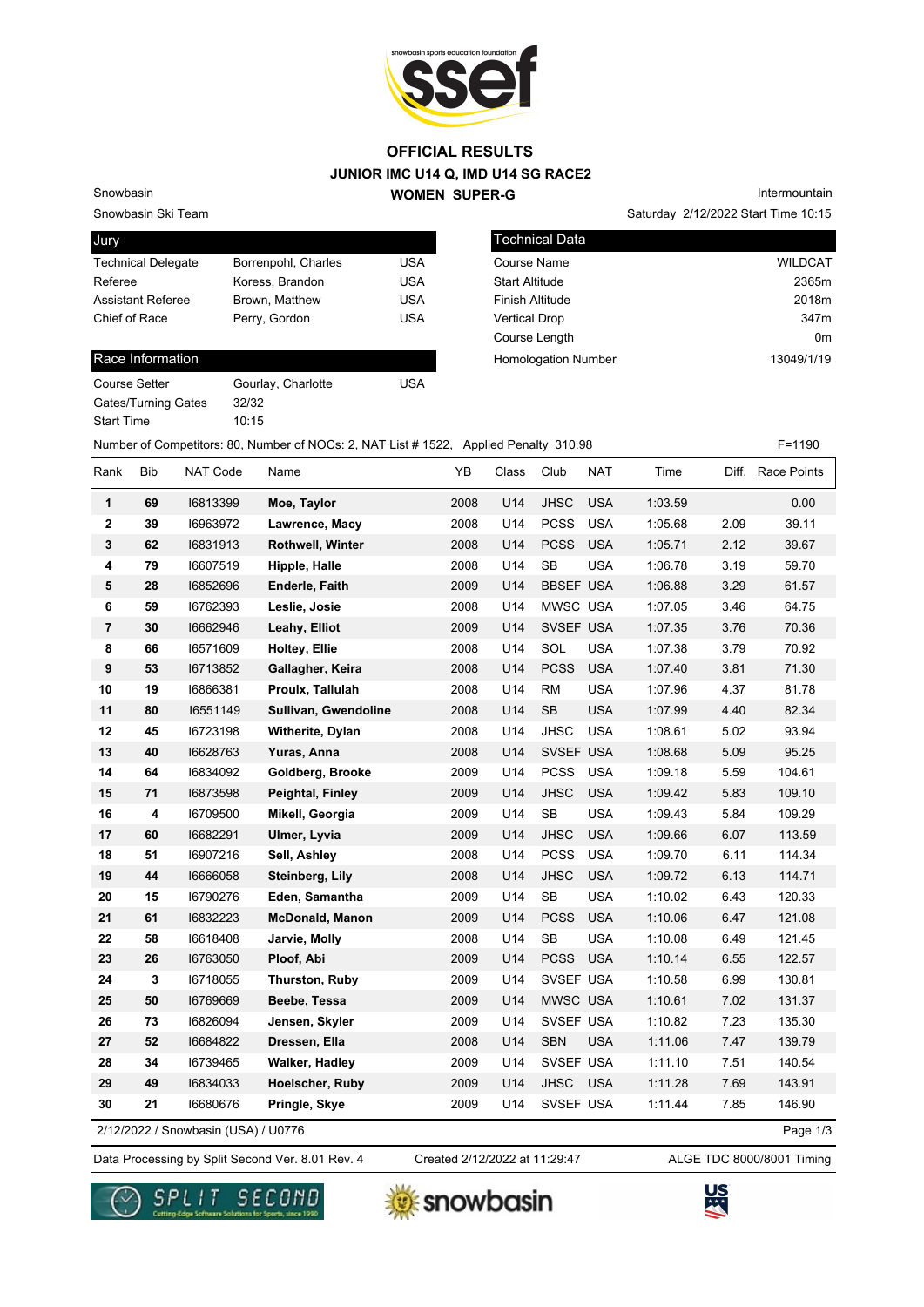## **JUNIOR IMC U14 Q, IMD U14 SG RACE2 WOMEN SUPER-G OFFICIAL RESULTS**

Intermountain

|      | Saturday 2/12/2022 Start Time 10:15<br>Snowbasin Ski Team |                 |                          |      |       |                  |            |         |       |                   |
|------|-----------------------------------------------------------|-----------------|--------------------------|------|-------|------------------|------------|---------|-------|-------------------|
| Rank | Bib                                                       | <b>NAT Code</b> | Name                     | YΒ   | Class | Club             | <b>NAT</b> | Time    |       | Diff. Race Points |
| 31   | 63                                                        | 16631582        | Hall, Greta              | 2008 | U14   | <b>BBSEF USA</b> |            | 1:11.47 | 7.88  | 147.46            |
| 32   | 14                                                        | 16756391        | Van Gelder, Hennessy     | 2009 | U14   | <b>JHSC</b>      | <b>USA</b> | 1:11.61 | 8.02  | 150.08            |
| 33   | 27                                                        | 16789041        | Copinga, Brooke          | 2008 | U14   | SOL              | <b>USA</b> | 1:11.66 | 8.07  | 151.02            |
| 34   | 29                                                        | 16709132        | <b>Vallieres, Amelie</b> | 2009 | U14   | <b>PCSS</b>      | <b>USA</b> | 1:12.00 | 8.41  | 157.38            |
| 35   | 5                                                         | 16740220        | Pagano, Mia              | 2008 | U14   | <b>SBN</b>       | <b>USA</b> | 1:12.17 | 8.58  | 160.56            |
| 36   | 24                                                        | 16614021        | Goodyear, Frances        | 2008 | U14   | SVSEF USA        |            | 1:12.18 | 8.59  | 160.75            |
| 37   | 22                                                        | 16781690        | Dibble, Anzley           | 2009 | U14   | <b>SBN</b>       | <b>USA</b> | 1:12.45 | 8.86  | 165.80            |
| 38   | 42                                                        | 16928680        | Jones, Piper             | 2008 | U14   | <b>BBSEF USA</b> |            | 1:12.71 | 9.12  | 170.67            |
| 39   | $\overline{\mathbf{2}}$                                   | 16727250        | Brazil, Fleur            | 2009 | U14   | SVSEF USA        |            | 1:12.73 | 9.14  | 171.04            |
| 40   | 36                                                        | 16915285        | <b>Binstadt, Addison</b> | 2009 | U14   | JHSC             | <b>USA</b> | 1:13.53 | 9.94  | 186.01            |
| 41   | 43                                                        | 16902720        | Johnson, Avery           | 2008 | U14   | <b>SBN</b>       | <b>USA</b> | 1:13.82 | 10.23 | 191.44            |
| 42   | 70                                                        | 16621663        | Robin, Nina              | 2009 | U14   | SB               | <b>USA</b> | 1:13.88 | 10.29 | 192.56            |
| 43   | 68                                                        | 16631753        | Campbell, Ruby           | 2008 | U14   | SVSEF USA        |            | 1:13.97 | 10.38 | 194.25            |
| 44   | 74                                                        | 16789051        | Copinga, Brynn           | 2009 | U14   | SOL              | <b>USA</b> | 1:14.01 | 10.42 | 195.00            |
| 45   | 76                                                        | 16611803        | Huntsman, Alyssa         | 2008 | U14   | SVSEF USA        |            | 1:14.05 | 10.46 | 195.74            |
| 46   | 67                                                        | 16842634        | Andra, Paige             | 2009 | U14   | MWSC USA         |            | 1:14.25 | 10.66 | 199.49            |
| 47   | 46                                                        | 16730203        | Sewell, Alaska           | 2008 | U14   | SVSEF USA        |            | 1:14.49 | 10.90 | 203.98            |
| 48   | 75                                                        | 16585533        | Larsen, Blake            | 2008 | U14   | SB               | <b>USA</b> | 1:14.73 | 11.14 | 208.47            |
| 49   | 55                                                        | 16999258        | Krugh, Julia             | 2008 | U14   | <b>JHSC</b>      | <b>USA</b> | 1:14.83 | 11.24 | 210.34            |
| 50   | 57                                                        | 16919196        | Lindell, Ruby            | 2009 | U14   | <b>JHSC</b>      | <b>USA</b> | 1:15.19 | 11.60 | 217.08            |
| 51   | 72                                                        | 17141387        | Robinson, Nora           | 2008 | U14   | <b>BBSEF USA</b> |            | 1:15.22 | 11.63 | 217.64            |
| 52   | 20                                                        | 16646870        | Morasch, Aibhlinn        | 2008 | U14   | <b>PCSS</b>      | USA        | 1:15.88 | 12.29 | 229.99            |
| 53   | 16                                                        | 16922169        | Pruzan, Neve             | 2008 | U14   | <b>JHSC</b>      | <b>USA</b> | 1:16.01 | 12.42 | 232.42            |
| 54   | 8                                                         | 16832503        | Larrabee, Lily           | 2009 | U14   | SVSEF USA        |            | 1:16.25 | 12.66 | 236.91            |
| 55   | 47                                                        | 16612996        | Peters, Hazel            | 2009 | U14   | PCSS USA         |            | 1:16.42 | 12.83 | 240.10            |
| 56   | 32                                                        | 17085588        | Gunn, Maya               | 2009 | U14   | SVSEF USA        |            | 1:16.73 | 13.14 | 245.90            |
| 57   | 54                                                        | 16806966        | Brower, Alta             | 2008 | U14   | SB               | <b>USA</b> | 1:17.01 | 13.42 | 251.14            |
| 58   | 31                                                        | 16777910        | Shubin, Sophia           | 2009 | U14   | <b>PCSS</b>      | <b>USA</b> | 1:17.31 | 13.72 | 256.75            |
| 59   | 33                                                        | 16707061        | Costello, Quinn          | 2009 | U14   | <b>SBN</b>       | <b>USA</b> | 1:17.80 | 14.21 | 265.92            |
| 60   | 11                                                        | 16912903        | Ize-Cedillo, Paulina     | 2009 | U14   | <b>RM</b>        | <b>USA</b> | 1:17.98 | 14.39 | 269.29            |
| 61   | 78                                                        | 16972317        | Crist, Jayden            | 2008 | U14   | SVSEF USA        |            | 1:18.31 | 14.72 | 275.46            |
| 62   | 77                                                        | 16721986        | Hobbs, Helen             | 2009 | U14   | SVSEF USA        |            | 1:18.96 | 15.37 | 287.63            |
| 63   | $18\,$                                                    | 16549259        | Goodman, Brevynn         | 2008 | U14   | <b>BR</b>        | <b>USA</b> | 1:19.09 | 15.50 | 290.06            |
| 64   | 12                                                        | 16735497        | Abbett, Scarlet          | 2008 | U14   | <b>PCSS</b>      | <b>USA</b> | 1:19.34 | 15.75 | 294.74            |
| 65   | $\mathbf{1}$                                              | 16831827        | Abuhaidar, Cate          | 2009 | U14   | $\mathsf{RM}$    | <b>USA</b> | 1:20.01 | 16.42 | 307.28            |
| 66   | 41                                                        | 17143502        | Eddy, Bree               | 2008 | U14   | <b>JHSC</b>      | <b>USA</b> | 1:21.31 | 17.72 | 331.61            |
| 67   | $\bf 6$                                                   | 16828324        | Sun, Kira                | 2009 | U14   | IND              | <b>USA</b> | 1:22.41 | 18.82 | 352.19            |
| 68   | 23                                                        | 16888754        | Archibald, Claire        | 2009 | U14   | AST              | <b>USA</b> | 1:23.28 | 19.69 | 368.47            |
| 69   | $\pmb{9}$                                                 | R6816600        | Lawrence, Beira          | 2009 | U14   | ROCKY USA        |            | 1:24.02 | 20.43 | 382.32            |

 **NOT PERMITTED TO START**

Snowbasin

| DID NOT START: 5 competitors<br>25<br>$16871422$ Rosh, Ruby<br>2008<br>U14 RM<br>USA |          |                  |      |  |         |            |  |
|--------------------------------------------------------------------------------------|----------|------------------|------|--|---------|------------|--|
|                                                                                      |          |                  |      |  |         |            |  |
| 13                                                                                   | 16746068 | Rockenfield, Zoe | 2009 |  | U14 SBN | <b>USA</b> |  |

2/12/2022 / Snowbasin (USA) / U0776

Data Processing by Split Second Ver. 8.01 Rev. 4 Created 2/12/2022 at 11:29:47 ALGE TDC 8000/8001 Timing

Created 2/12/2022 at 11:29:47

Page 2/3